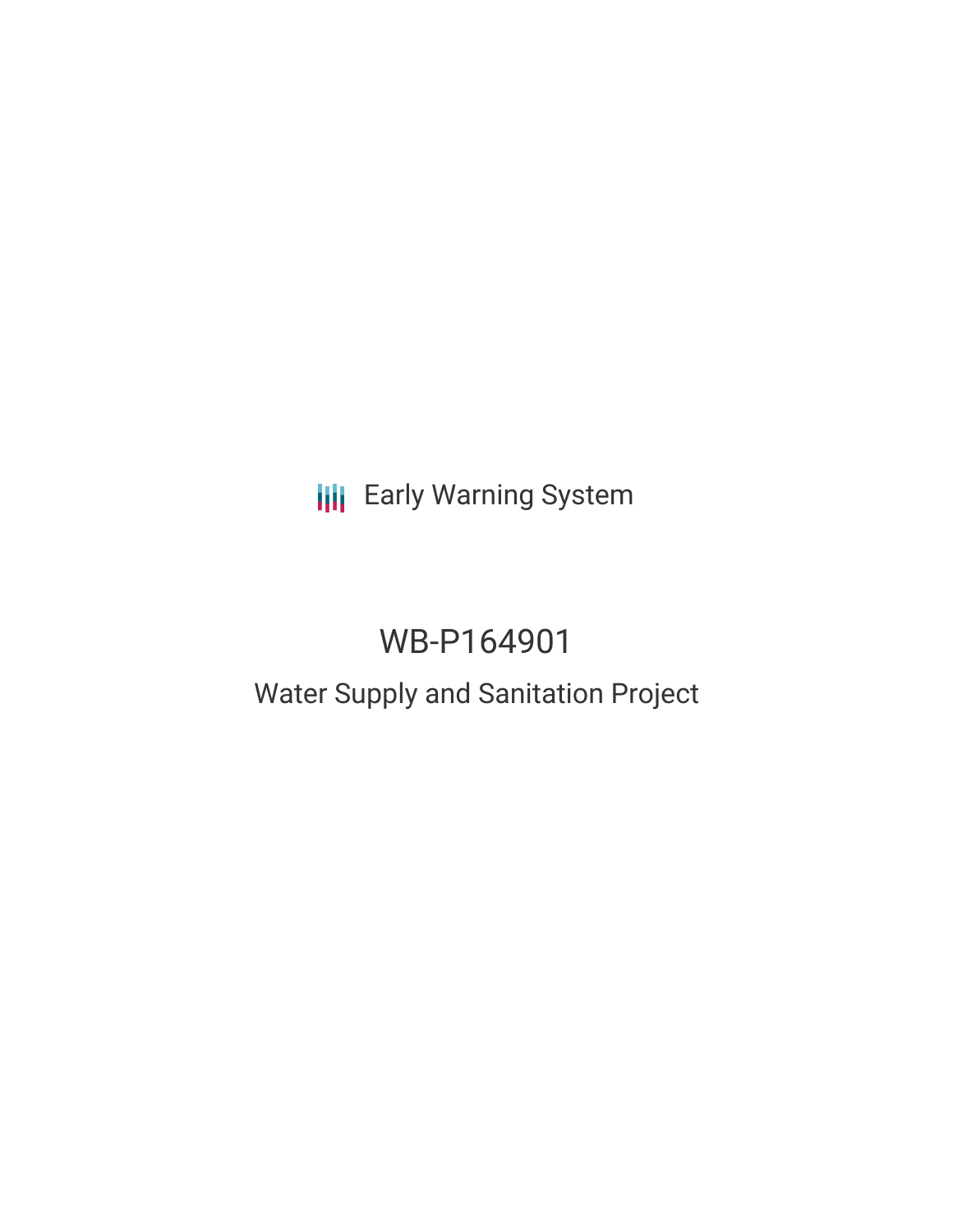

## **Quick Facts**

| <b>Countries</b>               | Laos                             |
|--------------------------------|----------------------------------|
| <b>Financial Institutions</b>  | World Bank (WB)                  |
| <b>Status</b>                  | Proposed                         |
| <b>Bank Risk Rating</b>        | B                                |
| <b>Voting Date</b>             | 2019-03-14                       |
| <b>Borrower</b>                | Lao People's Democratic Republic |
| <b>Sectors</b>                 | Water and Sanitation             |
| <b>Investment Type(s)</b>      | Loan                             |
| <b>Investment Amount (USD)</b> | \$25.00 million                  |
| <b>Loan Amount (USD)</b>       | \$25.00 million                  |
| <b>Project Cost (USD)</b>      | \$25.90 million                  |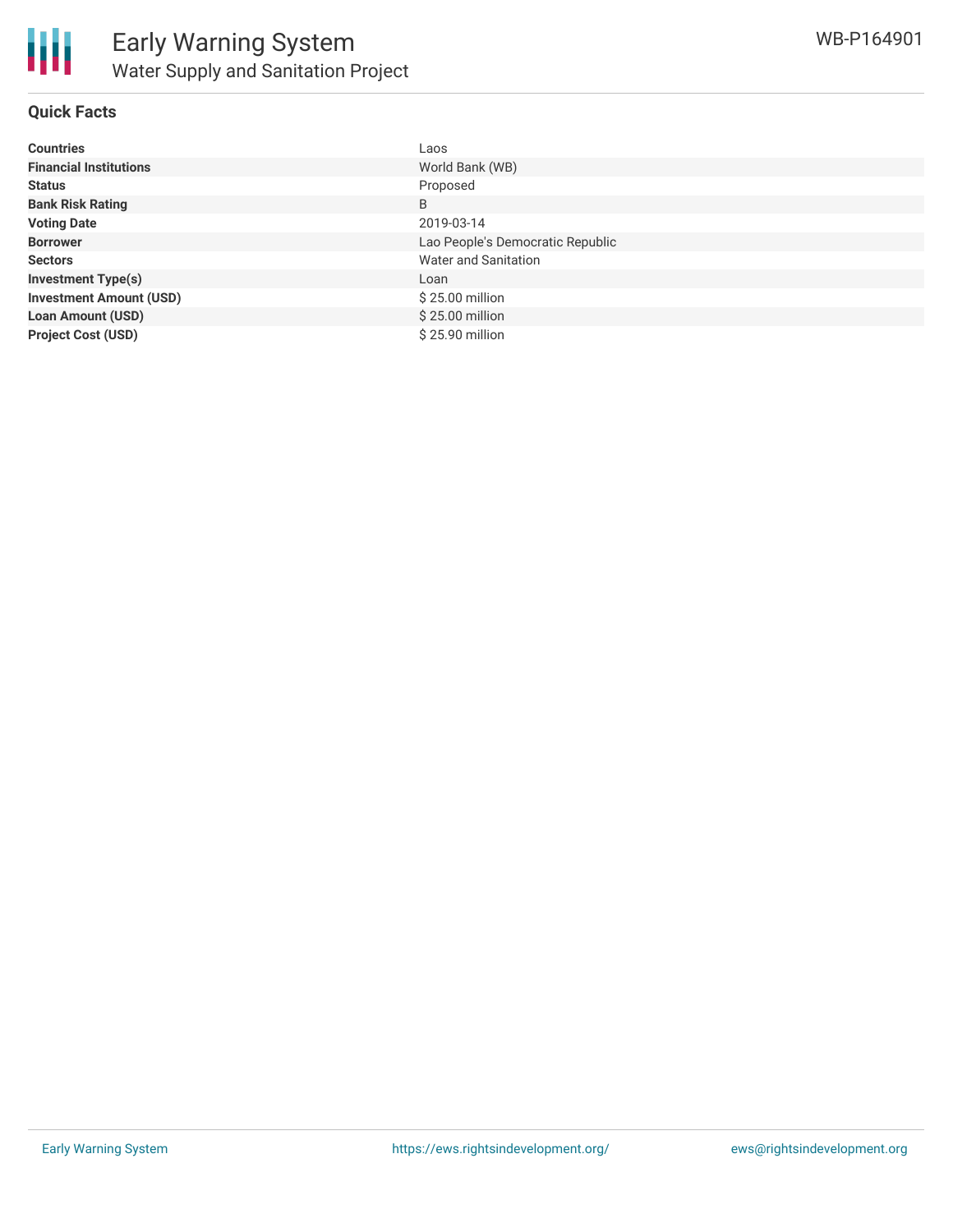

## **Project Description**

To provide access to improved water supply, sanitation, and hygiene services in selected areas, and strengthen the capacity of selected institutions to improve service delivery. There are 3 components in the project as:

## **Component 1: Water Supply Service Delivery.** Including

(a): Water supply infrastructure: The project will finance new water supply systems, rehabilitation of non-functioning systems, and improvement of existing systems to improve performance.

(b): Institutional strengthening for sustainable water supply services.

**Component 2: Sanitation and Hygiene.** Including (a): Institutional Strengthening for Sanitation and Hygiene Behavior Change; (b) Wastewater management in emerging town areas.

**Component 3: Implementation Support and Sector Capacity Building.** Including (a): Implementation support; (b): Monitoring and evaluation; and (c): Communication, advocacy, and coordination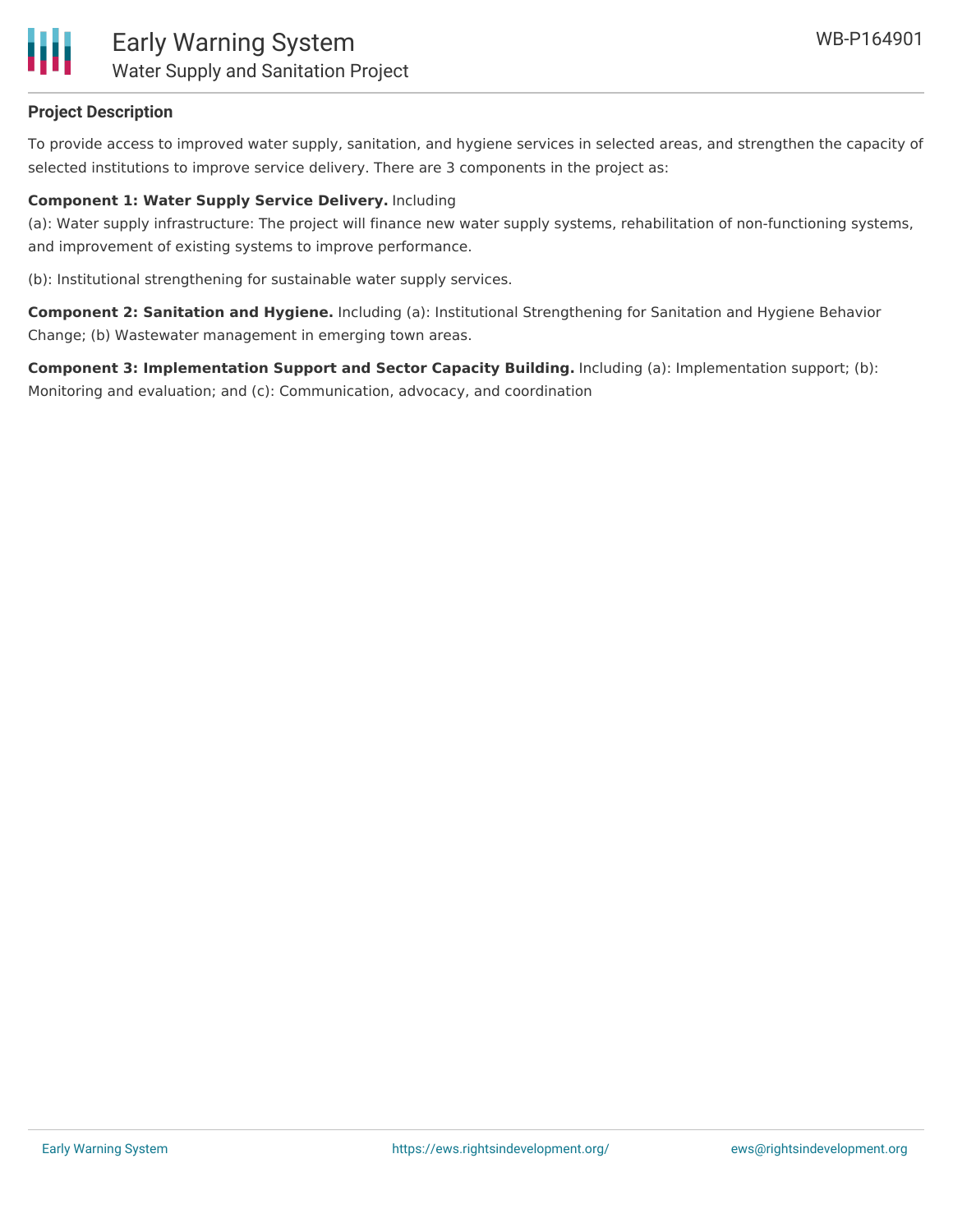## **Investment Description**

World Bank (WB)

International Development Association (IDA-World Bank) US\$ 25.00 million

Borrower US\$ 0.90 million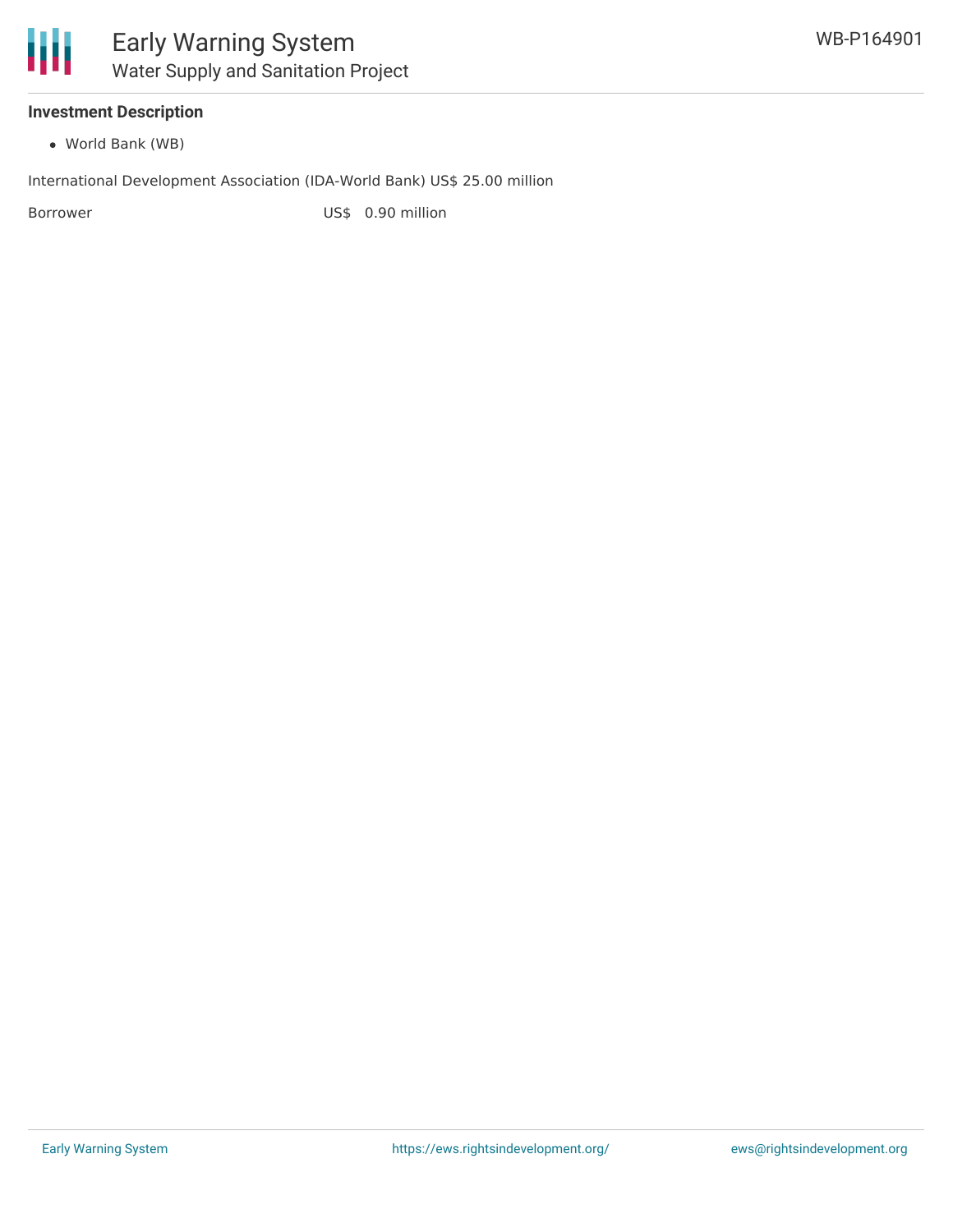

## **Contact Information**

**1/World Bank**

Pratibha Mistry Senior Water Supply and Sanitation Specialist

#### **2/Borrower/Client/Recipient**

Lao People's Democratic Republic Contact: Angkhansada Muangkham Title: Deputy Director General of External Finance and Debt Management

#### Email: [angkhansada@yahoo.com](mailto:angkhansada@yahoo.com)

#### **3/Implementing Agencies**

The Ministry of Public Works and Transport **Contact: Phomma** Veoravanh Title: Director General, Dept. of Water Supply

Email: [pveoravanh@yahoo.com](mailto:pveoravanh@yahoo.com)

#### **Contact: Bounpheng Philavong**

Ministry of Health

Title: Director General Dept. of Hygiene and Health Promotion Email: [pbounpheng@gmail.com](mailto:pbounpheng@gmail.com)

#### **FOR MORE INFORMATION CONTACT**

The World Bank

1818 H Street, NW Washington, D.C. 20433

Telephone: (202) 473-1000

Web: http://www.worldbank.org/projects

### **ACCOUNTABILITY MECHANISM OF WORLD BANK**

The World Bank Inspection Panel is the independent complaint mechanism and fact-finding body for people who believe they are likely to be, or have been, adversely affected by a World Bank-financed project. If you submit a complaint to the Inspection Panel, they may investigate to assess whether the World Bank is following its own policies and procedures for preventing harm to people or the environment. You can contact the Inspection Panel or submit a complaint by emailing ipanel@worldbank.org. You can learn more about the Inspection Panel and how to file a complaint at: http://ewebapps.worldbank.org/apps/ip/Pages/Home.aspx.